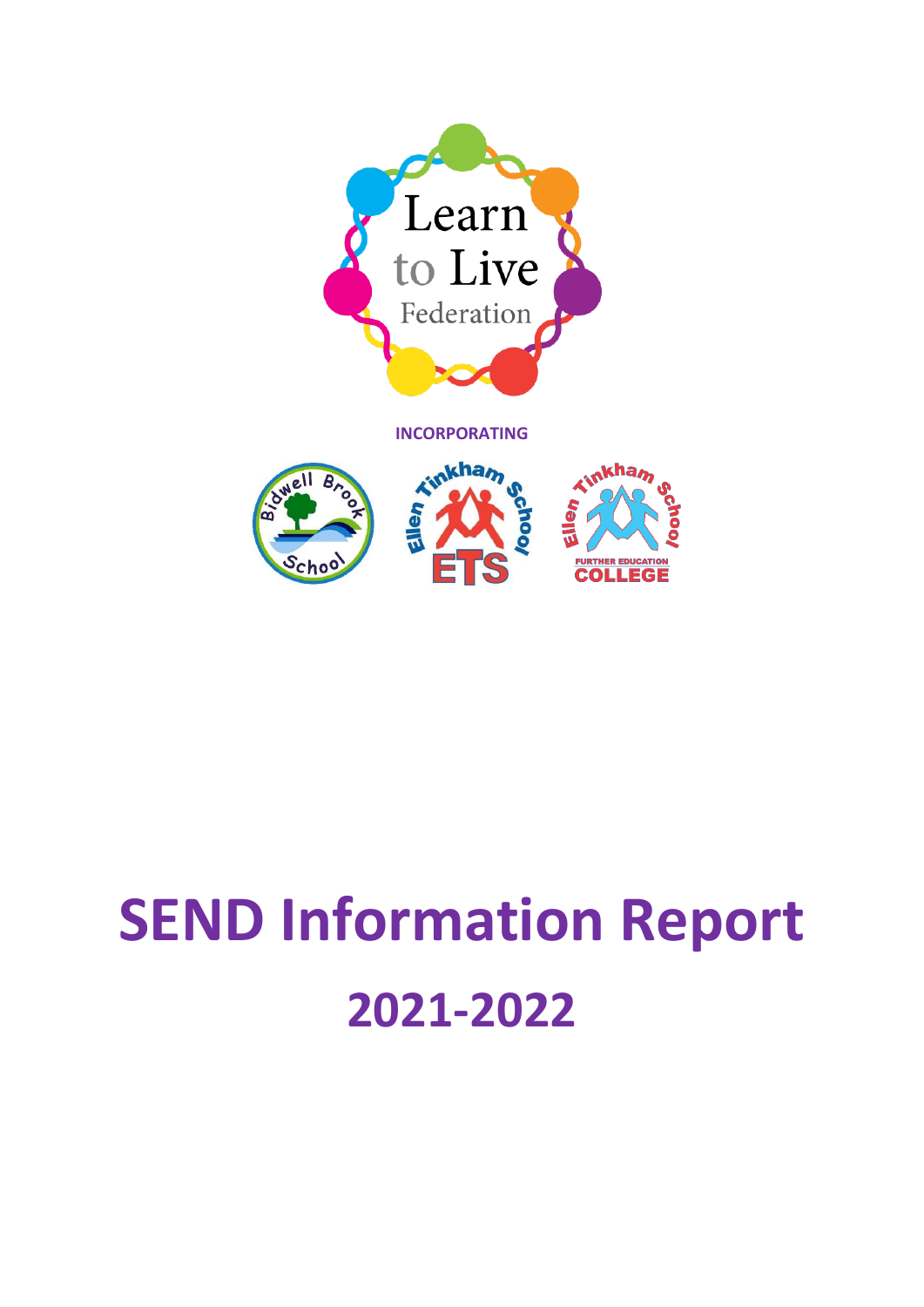The Learn to Live Federation consists of Bidwell Brook School and Ellen Tinkham School. Both schools are maintained special schools in Devon and form part of a Co-Operative Trust, the SENtient Trust, with eight other special schools.

The Learn to Live Federation has a clear approach to meeting the needs of learners with special educational needs and is supported by the Local Authority and the SENtient Trust to ensure that all learners, regardless of their specific needs, make the best possible progress in school. This SEN Information Report will be updated annually to reflect changes and plans within the school. The report states the current provision offered by the Learn to Live Federation. Admissions to the school are in line with our Admissions Policy which is published on school websites. More detail on our commitment to high quality educational provision for all our learners is detailed in our Curriculum Policy.

| What types of<br><b>Special</b><br><b>Educational</b><br>needs Learn<br>to Live<br><b>Federation</b><br>provides for?                                                                                        | Both Bidwell Brook School and Ellen Tinkham School are Local Authority funded<br>Foundation Special Schools.<br>All learners attending have either severe or profound learning difficulties. Many<br>also have physical, sensory or behavioural additional needs, including autism.                                                                                                                                                                                                                                                                                                                                                                                                                                                                                                                                                                                                                                                                                                                                                                                                                                                                                                                                                                                                                                                                                            |
|--------------------------------------------------------------------------------------------------------------------------------------------------------------------------------------------------------------|--------------------------------------------------------------------------------------------------------------------------------------------------------------------------------------------------------------------------------------------------------------------------------------------------------------------------------------------------------------------------------------------------------------------------------------------------------------------------------------------------------------------------------------------------------------------------------------------------------------------------------------------------------------------------------------------------------------------------------------------------------------------------------------------------------------------------------------------------------------------------------------------------------------------------------------------------------------------------------------------------------------------------------------------------------------------------------------------------------------------------------------------------------------------------------------------------------------------------------------------------------------------------------------------------------------------------------------------------------------------------------|
| How do we<br>assess and<br>review<br>learners'<br>progress<br>towards<br>outcomes,<br>including<br>opportunities<br>to work with<br>families and<br>learners as<br>part of this<br>assessment<br>and review? | Every learner has an Education Health and Care Plan, which is reviewed annually<br>at a Review meeting.<br>During this review parents, teachers, professionals and the learner discuss the<br>learner's progress and set actions for the following year. The Learn to Live<br>Federation uses a range of different assessment systems to support the varying<br>needs and ages of its learners. These include:<br>Statutory Framework for the Early Years Foundation Stage and KS1;<br>$\bullet$<br>Core Curriculum for learners in KS2, 3 and 4, with some KS3 & KS4 learners<br>$\bullet$<br>working on an Engagement Model Curriculum rather than the Core Curriculum,<br>depending on pathway and progress;<br>Home School Agreement Targets (HSAT) - bespoke assessment system for all<br>$\bullet$<br>learners. Targets are discussed at the Annual Review Meeting and subsequent<br>termly parent meetings. Parents are encouraged to work on the targets at<br>home, alongside the school. Targets are set in areas of need bespoke to the<br>learner such as independence, communication or social skills. Progress for each<br>target is tracked throughout the year and learner progress data collected and<br>monitored via Evidence for Learning;<br>Pearson's qualifications at Entry Level in Functional English, Maths and ICT at<br>$\bullet$<br>KS4 and KS5. |
| Who is our<br><b>Special</b><br><b>Educational</b><br><b>Needs</b><br><b>Co-Ordinator</b><br>(SENCO) and<br>how can<br>he/she be<br>contacted?                                                               | As special schools, we do not have a named SENCO. If you require any further<br>information, please contact the schools directly:<br><b>Bidwell Brook</b><br>tel: 01803 864120<br>email: admin@bidwellbrook.devon.sch.uk<br>Ellen Tinkham - Hollow Lane (Primary)<br>tel: 01392 467168<br>email: school@ellentinkham.devon.sch.uk                                                                                                                                                                                                                                                                                                                                                                                                                                                                                                                                                                                                                                                                                                                                                                                                                                                                                                                                                                                                                                              |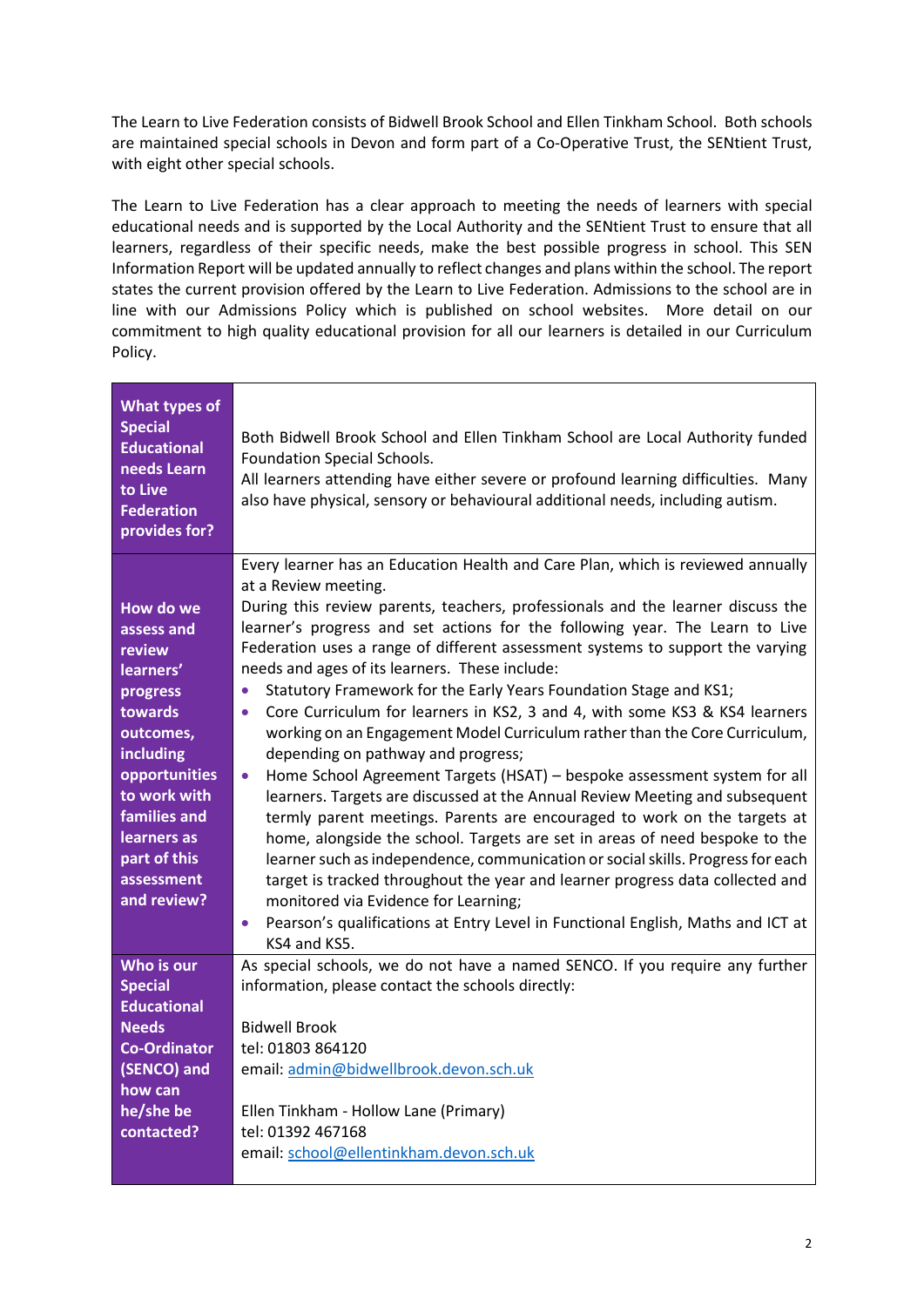|                    | Ellen Tinkham - Wayside Crescent (Secondary)                                                               |
|--------------------|------------------------------------------------------------------------------------------------------------|
|                    | tel: 01392 482533                                                                                          |
|                    | email: college@ellentinkham.devon.sch.uk                                                                   |
|                    |                                                                                                            |
|                    | If your concern is about the safety of a child, please contact the Designated                              |
|                    | Safeguarding Leads:                                                                                        |
|                    | Stella Wood, Head of School at Bidwell Brook School                                                        |
|                    | swood@bidwellbrook.devon.sch.uk                                                                            |
|                    | Katy Bradley, Head of School at Ellen Tinkham, Hollow Lane                                                 |
|                    | kbardley@ellentinkham.devon.sch.uk                                                                         |
|                    | Monika Davis, Head of College at Ellen Tinkham, Wayside Crescent                                           |
|                    | mdavis@ellentinkham.devon.sch.uk                                                                           |
|                    |                                                                                                            |
|                    | In their absence, please contact Nikki Burroughs, Executive Head<br>nburroughs@learntolivefedaration.co.uk |
|                    | Our approach includes:                                                                                     |
|                    | being committed to high achievement, effective teaching and learning, and                                  |
|                    | good relationships;                                                                                        |
|                    | listening to each other, celebrate each other's strengths, acknowledge                                     |
|                    | weaknesses, and foster a climate of kindness and co-operation;                                             |
|                    | empowering our learners and giving opportunities to participate in a more                                  |
|                    | inclusive school, and in the wider community;                                                              |
|                    | presenting a broad and balanced curriculum which promotes learners' holistic                               |
|                    | development and enhances their self-esteem;                                                                |
|                    | ensuring all staff support and manage learners effectively and respectfully<br>$\bullet$                   |
|                    | achieving high standards of work, discipline and courtesy;                                                 |
| <b>What is our</b> | ensuring all National Curriculum and statutory curriculum guidance is delivered                            |
| approach to        | to all learners;                                                                                           |
| teaching           | providing quality first teaching which is delivered using a Total Communication                            |
| learners with      | approach;                                                                                                  |
| <b>Special</b>     | providing a wide range of age-appropriate learning experiences which are<br>۰                              |
| <b>Educational</b> | exciting and challenging;                                                                                  |
| <b>Needs?</b>      | providing personalised provision with adapted resources and interventions;                                 |
|                    | having staff who have appropriate training and skills;                                                     |
|                    | ensuring secure and appropriate learning environments;                                                     |
|                    | promoting the learners' spiritual, physical and emotional well-being;                                      |
|                    | promoting independence and decision making;                                                                |
|                    | treating everyone with dignity and respect;                                                                |
|                    | ensuring ICT enhances the curriculum and communication for all learners;                                   |
|                    | providing a holistic approach to provision of therapy;                                                     |
|                    | celebrating relationships with parents and families;                                                       |
|                    | celebrating communication at every level;                                                                  |
|                    | ensuring safeguarding is effective, to keep all school members safe, including                             |
|                    | E-safety.                                                                                                  |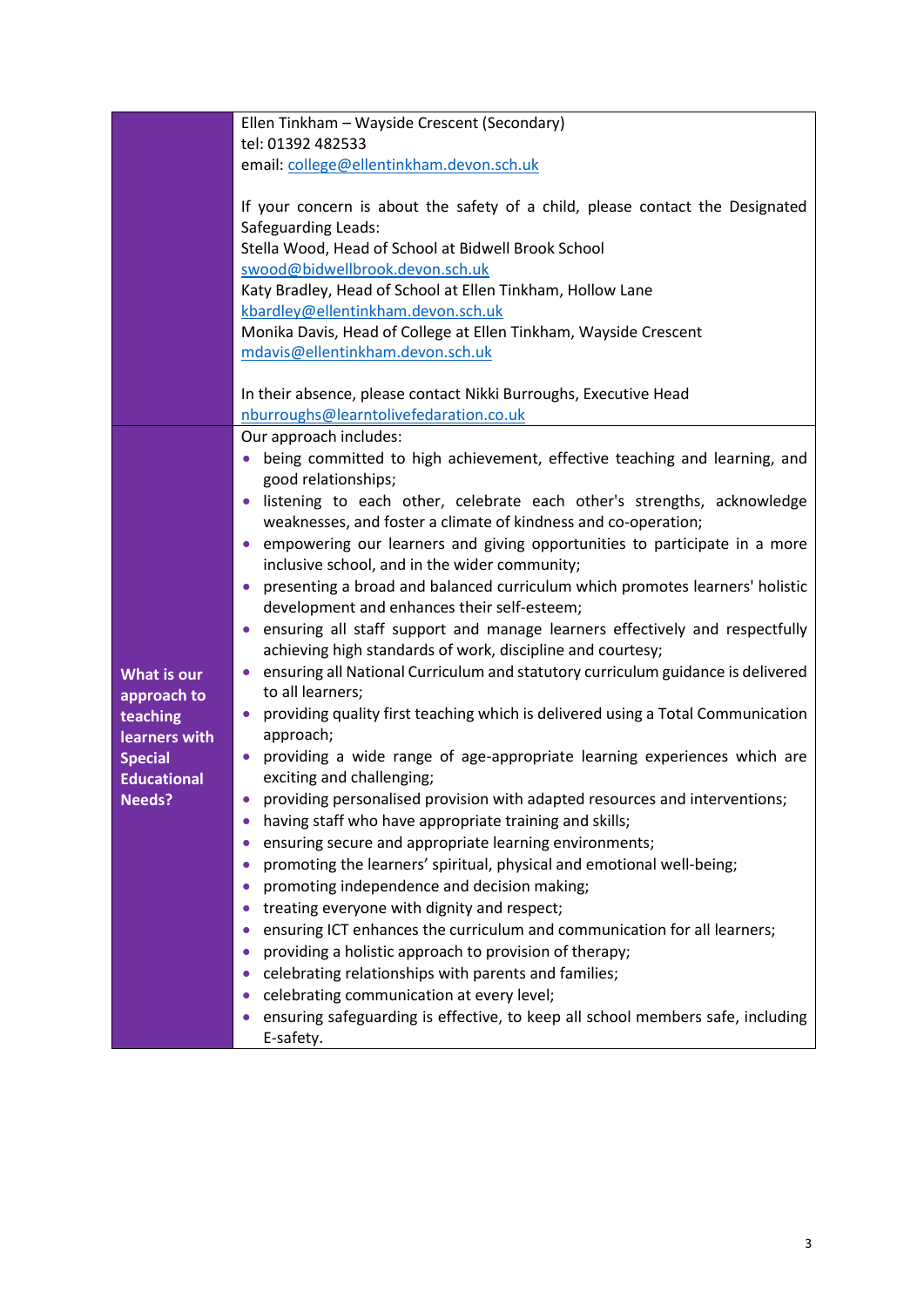| <b>How are</b><br>adaptations<br>made to the<br>curriculum<br>and learning<br>environment<br>of learners<br>with SEN? | At both Bidwell Brook School and Ellen Tinkham School, we see each learner as an<br>individual. We are very proud of our schools and constantly strive towards<br>providing a stimulating and challenging environment for all our learners to "be the<br>best that they can be". The curriculum is reviewed to ensure it is in line with<br>statutory guidance and any new regulations. Learn to Live Federation provides a<br>curriculum that is primarily led by individual outcomes. The curriculum is relevant,<br>broad and promotes independence, as well as enabling learners to become<br>functional in literacy, numeracy and communication. For some learners,<br>therapeutic interventions comprise a significant part of their curriculum. Learning<br>environments may be adapted by:<br>ensuring Total Communication happens at all times;<br>$\bullet$<br>creating groups that target specific needs in order to make progress;<br>$\bullet$<br>incorporating differentiated resources and teaching styles;<br>$\bullet$ |
|-----------------------------------------------------------------------------------------------------------------------|-----------------------------------------------------------------------------------------------------------------------------------------------------------------------------------------------------------------------------------------------------------------------------------------------------------------------------------------------------------------------------------------------------------------------------------------------------------------------------------------------------------------------------------------------------------------------------------------------------------------------------------------------------------------------------------------------------------------------------------------------------------------------------------------------------------------------------------------------------------------------------------------------------------------------------------------------------------------------------------------------------------------------------------------|
|                                                                                                                       | making appropriate choices of texts and topics to suit the learner;<br>$\bullet$                                                                                                                                                                                                                                                                                                                                                                                                                                                                                                                                                                                                                                                                                                                                                                                                                                                                                                                                                        |
|                                                                                                                       | providing additional adult support;<br>$\bullet$                                                                                                                                                                                                                                                                                                                                                                                                                                                                                                                                                                                                                                                                                                                                                                                                                                                                                                                                                                                        |
|                                                                                                                       | offering individualised timetables that allow for sensory breaks/regulation<br>$\bullet$                                                                                                                                                                                                                                                                                                                                                                                                                                                                                                                                                                                                                                                                                                                                                                                                                                                                                                                                                |
|                                                                                                                       | activities.<br>The Learn to Live Federation believes parents have a right to be viewed as partners                                                                                                                                                                                                                                                                                                                                                                                                                                                                                                                                                                                                                                                                                                                                                                                                                                                                                                                                      |
|                                                                                                                       | in the education of their child and therefore we operate an 'open door' policy.                                                                                                                                                                                                                                                                                                                                                                                                                                                                                                                                                                                                                                                                                                                                                                                                                                                                                                                                                         |
|                                                                                                                       |                                                                                                                                                                                                                                                                                                                                                                                                                                                                                                                                                                                                                                                                                                                                                                                                                                                                                                                                                                                                                                         |
|                                                                                                                       | Our arrangements include the following:                                                                                                                                                                                                                                                                                                                                                                                                                                                                                                                                                                                                                                                                                                                                                                                                                                                                                                                                                                                                 |
| How do we                                                                                                             | initial visits to school;<br>$\bullet$                                                                                                                                                                                                                                                                                                                                                                                                                                                                                                                                                                                                                                                                                                                                                                                                                                                                                                                                                                                                  |
| consult                                                                                                               | introductory meetings;<br>$\bullet$                                                                                                                                                                                                                                                                                                                                                                                                                                                                                                                                                                                                                                                                                                                                                                                                                                                                                                                                                                                                     |
| parents of                                                                                                            | regular newsletters;<br>$\bullet$<br>parent workshops and training;<br>$\bullet$                                                                                                                                                                                                                                                                                                                                                                                                                                                                                                                                                                                                                                                                                                                                                                                                                                                                                                                                                        |
| learners with<br><b>SEN and</b>                                                                                       | coffee mornings;<br>$\bullet$                                                                                                                                                                                                                                                                                                                                                                                                                                                                                                                                                                                                                                                                                                                                                                                                                                                                                                                                                                                                           |
| involve them                                                                                                          | Parent Governor opportunities;<br>$\bullet$                                                                                                                                                                                                                                                                                                                                                                                                                                                                                                                                                                                                                                                                                                                                                                                                                                                                                                                                                                                             |
| in their child's                                                                                                      | parent involvement in consultations;<br>$\bullet$                                                                                                                                                                                                                                                                                                                                                                                                                                                                                                                                                                                                                                                                                                                                                                                                                                                                                                                                                                                       |
| education?                                                                                                            | home/school diaries/email/SchoolComms correspondence;<br>$\bullet$                                                                                                                                                                                                                                                                                                                                                                                                                                                                                                                                                                                                                                                                                                                                                                                                                                                                                                                                                                      |
|                                                                                                                       | parents meeting/structured conversations/parent forums;<br>$\bullet$                                                                                                                                                                                                                                                                                                                                                                                                                                                                                                                                                                                                                                                                                                                                                                                                                                                                                                                                                                    |
|                                                                                                                       | annual report to families;<br>$\bullet$                                                                                                                                                                                                                                                                                                                                                                                                                                                                                                                                                                                                                                                                                                                                                                                                                                                                                                                                                                                                 |
|                                                                                                                       | person centred reviews;                                                                                                                                                                                                                                                                                                                                                                                                                                                                                                                                                                                                                                                                                                                                                                                                                                                                                                                                                                                                                 |
|                                                                                                                       | parental questionnaires ie Reading, Online Safety.                                                                                                                                                                                                                                                                                                                                                                                                                                                                                                                                                                                                                                                                                                                                                                                                                                                                                                                                                                                      |
|                                                                                                                       | In the Learn to Live Federation, we always put our learners first. All learners are                                                                                                                                                                                                                                                                                                                                                                                                                                                                                                                                                                                                                                                                                                                                                                                                                                                                                                                                                     |
|                                                                                                                       | treated with dignity and respect. We embrace a person-centred approach to our                                                                                                                                                                                                                                                                                                                                                                                                                                                                                                                                                                                                                                                                                                                                                                                                                                                                                                                                                           |
|                                                                                                                       | curriculum for every learner.<br>learner voice;                                                                                                                                                                                                                                                                                                                                                                                                                                                                                                                                                                                                                                                                                                                                                                                                                                                                                                                                                                                         |
|                                                                                                                       | $\bullet$<br><b>School Council</b>                                                                                                                                                                                                                                                                                                                                                                                                                                                                                                                                                                                                                                                                                                                                                                                                                                                                                                                                                                                                      |
| How do we<br>consult                                                                                                  | person centred reviews;<br>$\bullet$                                                                                                                                                                                                                                                                                                                                                                                                                                                                                                                                                                                                                                                                                                                                                                                                                                                                                                                                                                                                    |
| learners with                                                                                                         | Listen to Me booklets;<br>$\bullet$                                                                                                                                                                                                                                                                                                                                                                                                                                                                                                                                                                                                                                                                                                                                                                                                                                                                                                                                                                                                     |
| <b>SEN and</b>                                                                                                        | advocacy support;<br>$\bullet$                                                                                                                                                                                                                                                                                                                                                                                                                                                                                                                                                                                                                                                                                                                                                                                                                                                                                                                                                                                                          |
| involve them                                                                                                          | careers hub;<br>$\bullet$                                                                                                                                                                                                                                                                                                                                                                                                                                                                                                                                                                                                                                                                                                                                                                                                                                                                                                                                                                                                               |
| in their                                                                                                              | Preparing for Adulthood agenda;<br>$\bullet$                                                                                                                                                                                                                                                                                                                                                                                                                                                                                                                                                                                                                                                                                                                                                                                                                                                                                                                                                                                            |
| education?                                                                                                            | individualised targets;<br>$\bullet$                                                                                                                                                                                                                                                                                                                                                                                                                                                                                                                                                                                                                                                                                                                                                                                                                                                                                                                                                                                                    |
|                                                                                                                       | Champions for Change;<br>$\bullet$                                                                                                                                                                                                                                                                                                                                                                                                                                                                                                                                                                                                                                                                                                                                                                                                                                                                                                                                                                                                      |
|                                                                                                                       | communication profiles;<br>$\bullet$                                                                                                                                                                                                                                                                                                                                                                                                                                                                                                                                                                                                                                                                                                                                                                                                                                                                                                                                                                                                    |
|                                                                                                                       | working closely with the NHS to help inform GPs about their patient with                                                                                                                                                                                                                                                                                                                                                                                                                                                                                                                                                                                                                                                                                                                                                                                                                                                                                                                                                                |
|                                                                                                                       | autism and learning disabilities.                                                                                                                                                                                                                                                                                                                                                                                                                                                                                                                                                                                                                                                                                                                                                                                                                                                                                                                                                                                                       |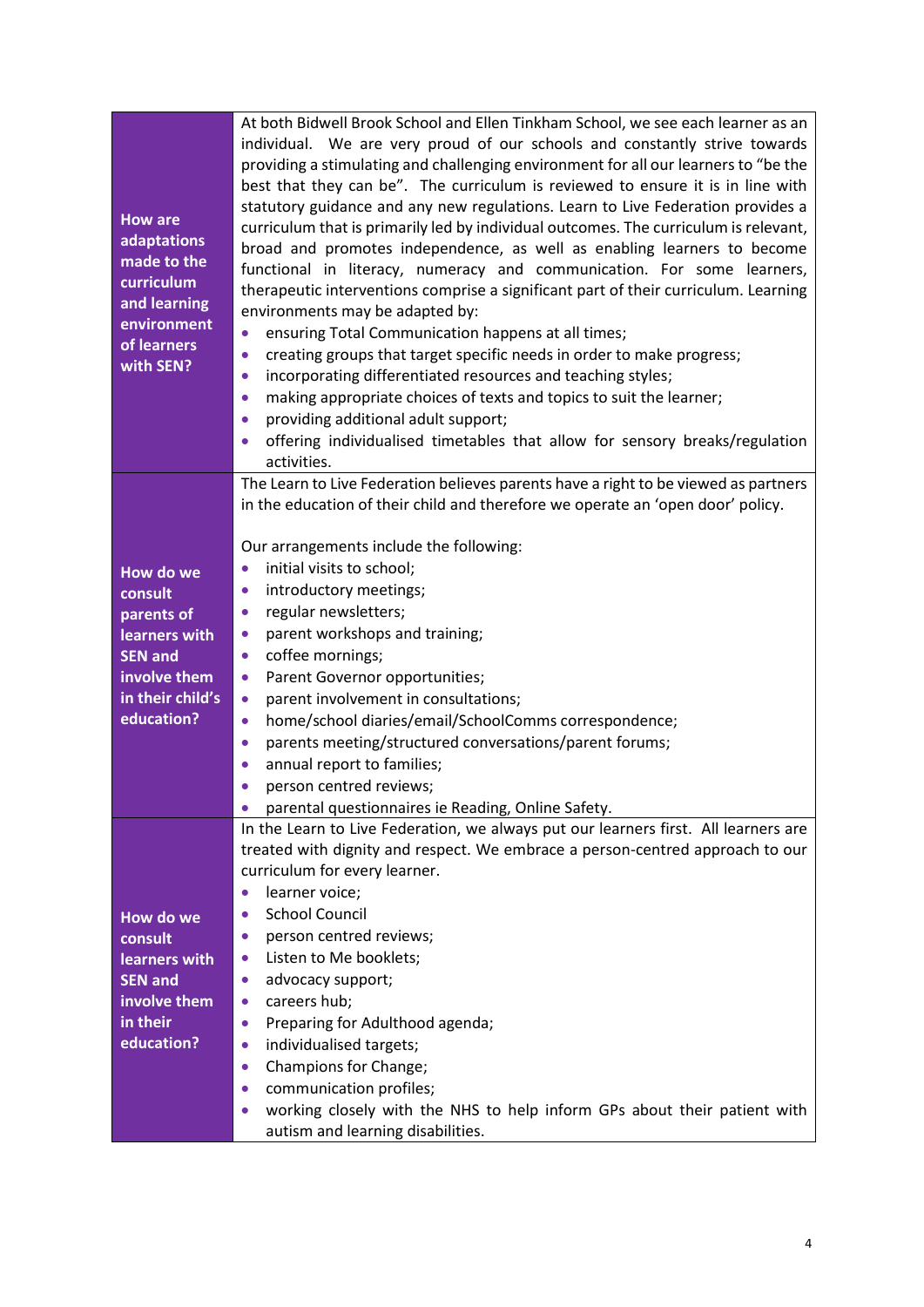| <b>What support</b><br>is available for<br>improving<br>overall<br>well-being of<br>our learners<br>at the Learn<br>to Live<br><b>Federation?</b> | Our ethos focuses on how we model and teach young people the values, language,<br>strategies and skills to develop the supportive relationships that are essential for<br>a physically and emotionally safe learning culture. We teach the strategies and<br>skills young people need to ask for help for themselves or others.<br>A comprehensive, progressive PSHE education programme is at the heart of the<br>curriculum, promoting wellbeing and the entitlement of every child. We have<br>devised an assessment system that measures impact of how learners manage their<br>feelings, their self-confidence and how they are able to make relationships.<br>Learners are supported by:<br>an Anti-Bullying Policy that is understood and implemented by all staff;<br>$\bullet$<br>some learners have Positive Behaviour Support Plans and Intimate Care Plans;<br>$\bullet$<br>all learners have Communication Passports, One Page Profiles and Individual<br>$\bullet$<br><b>Risk Assessments;</b><br>a robust Safeguarding Policy and Intimate Care Policy;<br>$\bullet$<br>personal care conducted discreetly and with dignity, fostering independence<br>$\bullet$<br>where possible;<br>close working relationship with Devon's Children with Disabilities Team;<br>$\bullet$<br>staff trained in a range of support packages including attachment disorder,<br>$\bullet$<br>forest school etc;<br>targeted support for individual learners eg Lego Therapy;<br>$\bullet$<br>School Council;<br>$\bullet$ |
|---------------------------------------------------------------------------------------------------------------------------------------------------|-------------------------------------------------------------------------------------------------------------------------------------------------------------------------------------------------------------------------------------------------------------------------------------------------------------------------------------------------------------------------------------------------------------------------------------------------------------------------------------------------------------------------------------------------------------------------------------------------------------------------------------------------------------------------------------------------------------------------------------------------------------------------------------------------------------------------------------------------------------------------------------------------------------------------------------------------------------------------------------------------------------------------------------------------------------------------------------------------------------------------------------------------------------------------------------------------------------------------------------------------------------------------------------------------------------------------------------------------------------------------------------------------------------------------------------------------------------------------------------------------------------------------|
|                                                                                                                                                   | advocacy Support for learners;<br>$\bullet$<br>Communication & Decision-Making Team, which provides support and advise<br>$\bullet$<br>in meetings learners social and emotional needs;<br>Breakfast Club.                                                                                                                                                                                                                                                                                                                                                                                                                                                                                                                                                                                                                                                                                                                                                                                                                                                                                                                                                                                                                                                                                                                                                                                                                                                                                                              |
| <b>What</b><br>expertise and<br>training do<br>our staff have<br>to support<br>learners with<br>SEN?                                              | At both Federation Schools, we have access through external professional agencies<br>Speech & Language Therapy services, Occupational Therapists and<br>to<br>Physiotherapists who work across our school sites to provide personalised learning<br>programmes.<br>the schools have a Specialist Community Public Health Nurse and employed<br>Nursing Assistants. They work closely with parents, carers and staff to assist in<br>promoting the health and wellbeing of our learners with complex nursing<br>needs;<br>we also have visiting specialists such as the Orthoptist. Learners who may have<br>$\bullet$<br>additional sensory impairments will receive input from the Authority's<br>peripatetic services for the Hearing Impaired (HI) and Visually Impaired (VI);<br>we also work closely with other professionals such as paediatricians, bladder<br>$\bullet$<br>and bowel specialists, dentists and the Immunisation Team who all run clinics<br>at the school.<br>A core training programme related to work as a Teaching Assistant or Teacher is<br>provided.<br>Training is specifically related to the needs of learners in our schools. Teachers<br>undergo regular CPD training. All staff have clear job descriptions which detail<br>required qualifications for each post.                                                                                                                                                                                                                  |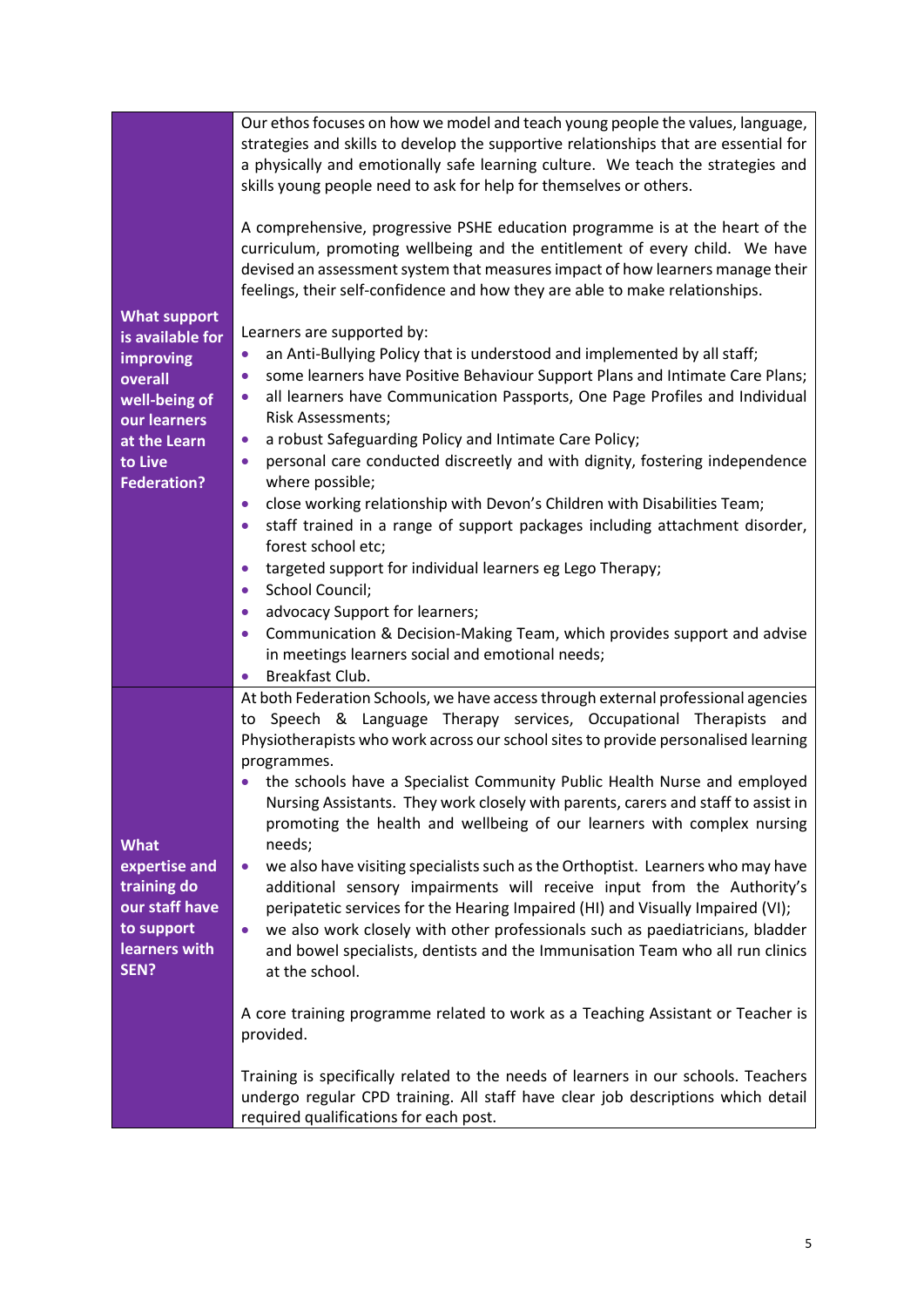| <b>How will we</b><br>secure<br>equipment<br>and facilities<br>to support<br>learners with<br>SEN?                                                                                                                                                                                                                     | as special schools, the resources we have available to us are focused on<br>$\bullet$<br>learners with special educational needs;<br>all our school buildings are fully accessible;<br>$\bullet$<br>we look to enable the environment to be supportive of learners'<br>$\bullet$<br>communication and sensory needs;<br>each school uses its own budget to provide the majority of resources and<br>$\bullet$<br>facilities that are needed;<br>some specific resources come via other agencies ie equipment such as standing<br>$\bullet$<br>or walking frames etc;<br>Devon County Council Support Services;<br>$\bullet$<br>Charities.<br>$\bullet$                                                                                                                                                                                                                                                                                                                                                                                                                                                                                                                                                                                                                                                                                                                                                                                                                                                                                                                                                                    |
|------------------------------------------------------------------------------------------------------------------------------------------------------------------------------------------------------------------------------------------------------------------------------------------------------------------------|---------------------------------------------------------------------------------------------------------------------------------------------------------------------------------------------------------------------------------------------------------------------------------------------------------------------------------------------------------------------------------------------------------------------------------------------------------------------------------------------------------------------------------------------------------------------------------------------------------------------------------------------------------------------------------------------------------------------------------------------------------------------------------------------------------------------------------------------------------------------------------------------------------------------------------------------------------------------------------------------------------------------------------------------------------------------------------------------------------------------------------------------------------------------------------------------------------------------------------------------------------------------------------------------------------------------------------------------------------------------------------------------------------------------------------------------------------------------------------------------------------------------------------------------------------------------------------------------------------------------------|
| <b>How does the</b><br>governing<br>body involve<br>other<br><b>stakeholders</b><br>including<br><b>Health and</b><br><b>Social</b><br><b>Services, Local</b><br><b>Authority and</b><br><b>Voluntary</b><br><b>Organisations,</b><br>in meeting the<br>needs of<br>learners with<br><b>SEN and their</b><br>families? | The Governors are aware of the wide range of staff working together within the<br>Federation to support our learners and their families. Some staff are employed<br>directly by the Federation; others have different lines of management as can be<br>seen below. The Learn to Live Federation works closely with visiting professionals<br>to provide consistency in approaches. There is monitoring of practice to ensure<br>learners' needs are met.<br>All classroom and administrative staff are employed directly by the Federation.<br>School-based Nurses, Learning Disability Nurses, Physiotherapists, Speech &<br>Language Therapists, Occupational Therapists and CAMHS staff are NHS<br>employees.<br>Behaviour Support, Advisory Teachers and Educational Psychologists are<br>employees of Babcock LDP. They provide staff training and advice on individual<br>needs. Multi-Sensory Workers (MSWs) are also employees of Babcock LDP. They<br>provide one-on-one support to individual children as specified in their EHCPs.<br>Transport to school is provided by the Local Authority, not the school. Transport<br>staff are employed by the Transport Companies. There are Social Workers for<br>learners with additional needs based within the Children with Disabilities Team. In<br>addition, we have links with:<br>clinical commissioning groups;<br>the Health & Wellbeing Board and the Immunisation Team who all run clinics<br>at the school;<br>therapy departments;<br>Multidisciplinary Safeguarding Hub (MASH);<br>$\bullet$<br>Local Authority Designated Officer (LADO).<br>$\bullet$ |
| How do we<br>evaluate the<br>effectiveness<br>of our SEN<br>provision?                                                                                                                                                                                                                                                 | The schools have robust monitoring in place to evaluate its effectiveness through<br>a variety of processes.<br>teaching and learning is discussed weekly during Teaching & Learning (T&L)<br>$\bullet$<br>Senior Leadership meetings;<br>Senior Leaders in all settings regularly partake in informal 'dip-ins', which<br>$\bullet$<br>informs T&L Senior Leaders to signpost Teachers and/or Teaching Assistants to<br>models/areas of good practice; highlight complacency or poor performance<br>and provide support;<br>a T&L monitoring cycle is in place that is ongoing throughout the year;<br>$\bullet$<br>data is gathered termly and scrutinised by both Senior and Middle Leaders;<br>$\bullet$<br>all stakeholders are involved with the development of the Federation<br>Development & Innovation Plan;                                                                                                                                                                                                                                                                                                                                                                                                                                                                                                                                                                                                                                                                                                                                                                                                    |